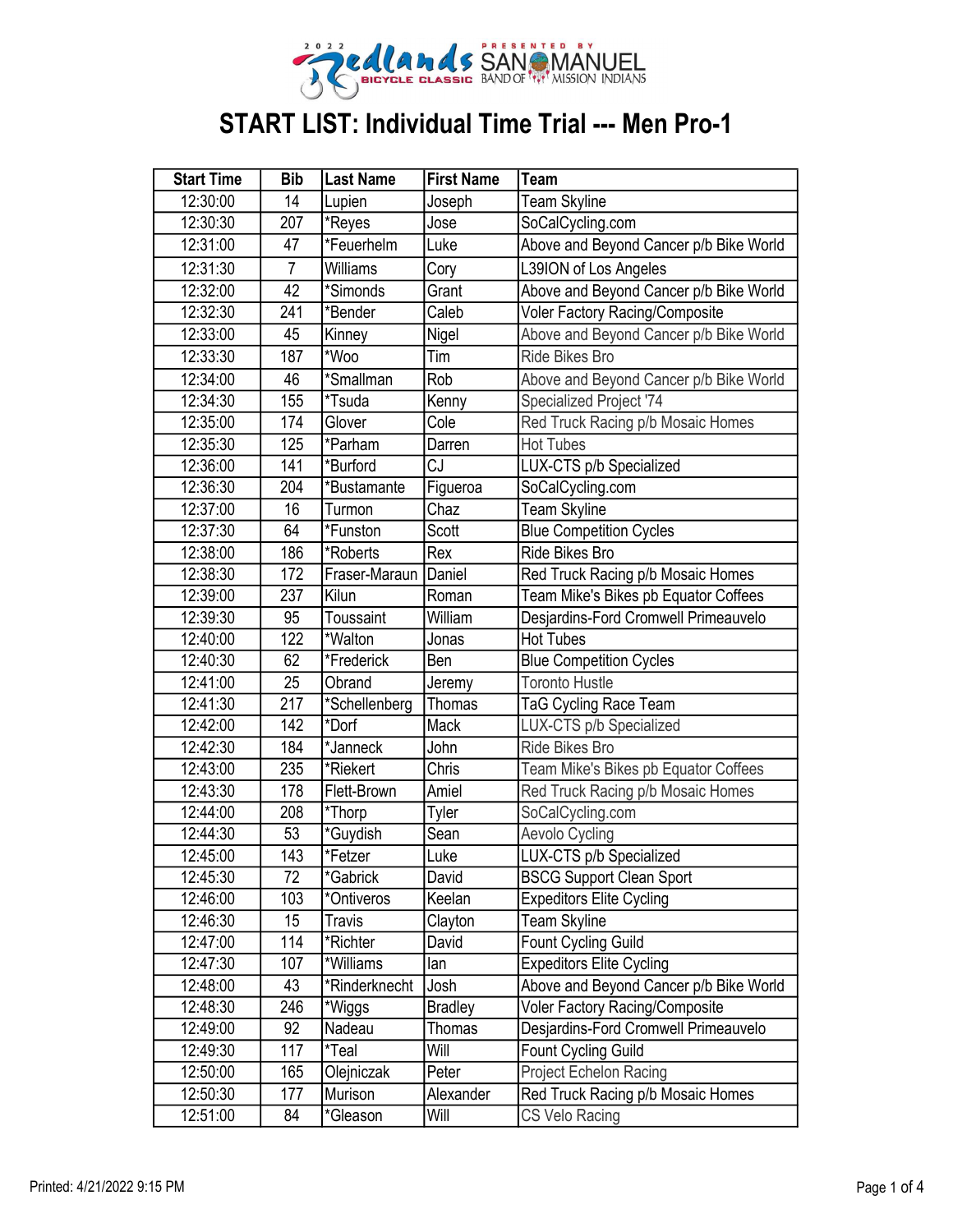

| <b>Start Time</b> | <b>Bib</b>     | <b>Last Name</b> | <b>First Name</b> | Team                                   |
|-------------------|----------------|------------------|-------------------|----------------------------------------|
| 12:51:30          | 151            | *Fischer         | Eric              | Specialized Project '74                |
| 12:52:00          | 23             | Hamm             | Emile             | <b>Toronto Hustle</b>                  |
| 12:52:30          | $\overline{3}$ | Grove            | Hunter            | L39ION of Los Angeles                  |
| 12:53:00          | 164            | *Gregg           | Zach              | Project Echelon Racing                 |
| 12:53:30          | 183            | *Glace           | Preston           | <b>Ride Bikes Bro</b>                  |
| 12:54:00          | 234            | *Thomsen         | Finn              | Team Mike's Bikes pb Equator Coffees   |
| 12:54:30          | 86             | Warren           | Taylor            | CS Velo Racing                         |
| 12:55:00          | 224            | *Frank           | Andrew            | Team California                        |
| 12:55:30          | 144            | *Gustin          | Alex              | LUX-CTS p/b Specialized                |
| 12:56:00          | 123            | *Weaver          | Graham            | <b>Hot Tubes</b>                       |
| 12:56:30          | 167            | *Vogel           | Stephen           | Project Echelon Racing                 |
| 12:57:00          | 215            | *Pauly           | Ethan             | <b>TaG Cycling Race Team</b>           |
| 12:57:30          | 205            | *Fuller          | Thomas            | SoCalCycling.com                       |
| 12:58:00          | 73             | *Pharis          | Luke              | <b>BSCG Support Clean Sport</b>        |
| 12:58:30          | 1              | Frayre           | Eder              | L39ION of Los Angeles                  |
| 12:59:00          | 203            | *Bourdevaire     | Julian            | SoCalCycling.com                       |
| 12:59:30          | 185            | *Pimentel        | Stephen           | Ride Bikes Bro                         |
| 13:00:00          | 192            | Flannery         | Liam              | Rio Grande Elite Cycling Team          |
| 13:00:30          | 32             | Jastrab          | Ryan              | <b>Wildlife Generation Pro Cycling</b> |
| 13:01:00          | 212            | *Kersey          | <b>Braden</b>     | TaG Cycling Race Team                  |
| 13:01:30          | 221            | *Classen         | Caleb             | <b>Team California</b>                 |
| 13:02:00          | 132            | *Flanagan        | Liam              | Kelly Benefits Strategies Cycling Team |
| 13:02:30          | 232            | *Mesmer          | <b>NATNAEL</b>    | Team Mike's Bikes pb Equator Coffees   |
| 13:03:00          | 88             | White            | Conor             | CS Velo Racing                         |
| 13:03:30          | 147            | *Moore           | Viggo             | LUX-CTS p/b Specialized                |
| 13:04:00          | 225            | *Levitt          | Drew              | <b>Team California</b>                 |
| 13:04:30          | 81             | *Burger          | Sean              | CS Velo Racing                         |
| 13:05:00          | 176            | Monette          | <b>Nick</b>       | Red Truck Racing p/b Mosaic Homes      |
| 13:05:30          | 11             | August           | Trevor            | Team Skyline                           |
| 13:06:00          | 197            | *Rowe            | Matti             | Rio Grande Elite Cycling Team          |
| 13:06:30          | 63             | *Tanner          | Jack              | <b>Blue Competition Cycles</b>         |
| 13:07:00          | 171            | <b>Buckosky</b>  | Kyle              | Red Truck Racing p/b Mosaic Homes      |
| 13:07:30          | 195            | *Hogenauer       | Chaz              | Rio Grande Elite Cycling Team          |
| 13:08:00          | 175            | Kelly            | Declan            | Red Truck Racing p/b Mosaic Homes      |
| 13:08:30          | 213            | *Kinniburgh      | Reid              | <b>TaG Cycling Race Team</b>           |
| 13:09:00          | 136            | *Surowiec        | Nathan            | Kelly Benefits Strategies Cycling Team |
| 13:09:30          | 145            | *Larson          | Evan              | LUX-CTS p/b Specialized                |
| 13:10:00          | 71             | *Carmona         | Alex              | <b>BSCG Support Clean Sport</b>        |
| 13:10:30          | 137            | *Welch           | Patrick           | Kelly Benefits Strategies Cycling Team |
| 13:11:00          | 91             | Guay             | Gabriel           | Desjardins-Ford Cromwell Primeauvelo   |
| 13:11:30          | 102            | Marshall         | Kaler             | <b>Expeditors Elite Cycling</b>        |
| 13:12:00          | 194            | *Hilyer          | James             | Rio Grande Elite Cycling Team          |
| 13:12:30          | 26             | Sittlington      | Ethan             | <b>Toronto Hustle</b>                  |
| 13:13:00          | 162            | *Scala Jr.       | Hugo              | <b>Project Echelon Racing</b>          |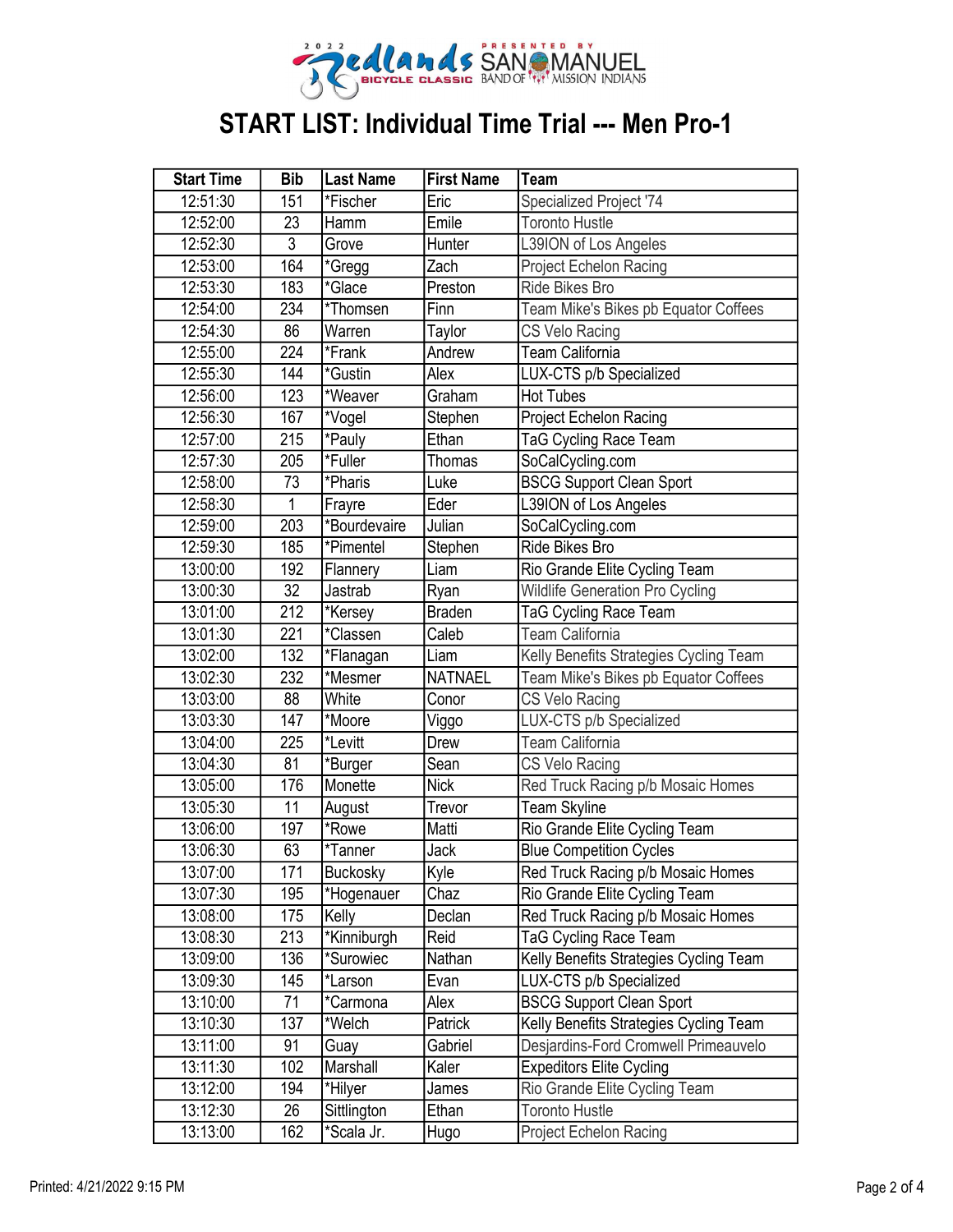

| <b>Start Time</b> | <b>Bib</b> | <b>Last Name</b>        | <b>First Name</b> | Team                                   |
|-------------------|------------|-------------------------|-------------------|----------------------------------------|
| 13:13:30          | 233        | *Gorman                 | Ryan              | Team Mike's Bikes pb Equator Coffees   |
| 13:14:00          | 193        | Fuchs                   | Tyrel             | Rio Grande Elite Cycling Team          |
| 13:14:30          | 244        | *Hlady                  | Gavin             | Voler Factory Racing/Composite         |
| 13:15:00          | 201        | *Aguilera               | Omar              | SoCalCycling.com                       |
| 13:15:30          | 214        | Oliphant                | Aidan             | <b>TaG Cycling Race Team</b>           |
| 13:16:00          | 27         | Walsh                   | Edward            | <b>Toronto Hustle</b>                  |
| 13:16:30          | 105        | *Talpey                 | Greg              | <b>Expeditors Elite Cycling</b>        |
| 13:17:00          | 93         | Jacob                   | Philippe          | Desjardins-Ford Cromwell Primeauvelo   |
| 13:17:30          | 226        | *Stefani                | Jovanni           | Team California                        |
| 13:18:00          | 13         | Kleban                  | Nick              | Team Skyline                           |
| 13:18:30          | 242        | *Borstelmann            | John              | Voler Factory Racing/Composite         |
| 13:19:00          | 138        | *Sims                   | Patton            | Kelly Benefits Strategies Cycling Team |
| 13:19:30          | 211        | *Froner                 | Axel              | TaG Cycling Race Team                  |
| 13:20:00          | 198        | *York                   | Henry             | Rio Grande Elite Cycling Team          |
| 13:20:30          | 112        | *Hsu                    | Johnathan         | <b>Fount Cycling Guild</b>             |
| 13:21:00          | 135        | *Neff                   | Henry             | Kelly Benefits Strategies Cycling Team |
| 13:21:30          | 196        | *Marr                   | Alex              | Rio Grande Elite Cycling Team          |
| 13:22:00          | 173        | Fraser-Maraun Alexander |                   | Red Truck Racing p/b Mosaic Homes      |
| 13:22:30          | 216        | *Pruner                 | Nathan            | TaG Cycling Race Team                  |
| 13:23:00          | 152        | Gearren li              | Michael           | Specialized Project '74                |
| 13:23:30          | 133        | *Hardee Jr.             | Chris             | Kelly Benefits Strategies Cycling Team |
| 13:24:00          | 148        | Zavyalov                | Innokenty         | LUX-CTS p/b Specialized                |
| 13:24:30          | 134        | *Miller                 | Spencer           | Kelly Benefits Strategies Cycling Team |
| 13:25:00          | 227        | *Wilson                 | Devin             | <b>Team California</b>                 |
| 13:25:30          | 168        | *Zimmer                 | Matt              | <b>Project Echelon Racing</b>          |
| 13:26:00          | 245        | *Vanderpool             | Gregory           | Voler Factory Racing/Composite         |
| 13:26:30          | 153        | *Hubbard                | Miles             | Specialized Project '74                |
| 13:27:00          | 181        | *Bausbacher             | Evan              | <b>Ride Bikes Bro</b>                  |
| 13:27:30          | 104        | *Ritzow                 | Max               | <b>Expeditors Elite Cycling</b>        |
| 13:28:00          | 124        | *August                 | AJ                | <b>Hot Tubes</b>                       |
| 13:28:30          | 44         | *Bryant                 | Isaac             | Above and Beyond Cancer p/b Bike World |
| 13:29:00          | 85         | *Schroeder              | Allan             | CS Velo Racing                         |
| 13:29:30          | 52         | *Scott                  | Jared             | Aevolo Cycling                         |
| 13:30:00          | 231        | *McBirney               | Tim               | Team Mike's Bikes pb Equator Coffees   |
| 13:30:30          | 6          | Williams                | Tyler             | L39ION of Los Angeles                  |
| 13:31:00          | 191        | *Andrade                | Tayne             | Rio Grande Elite Cycling Team          |
| 13:31:30          | 34         | Ross                    | Kent              | <b>Wildlife Generation Pro Cycling</b> |
| 13:32:00          | 51         | *Gullickson             | Leo               | Aevolo Cycling                         |
| 13:32:30          | 4          | Haidet                  | Lance             | L39ION of Los Angeles                  |
| 13:33:00          | 163        | Cheyne                  | Jordan            | Project Echelon Racing                 |
| 13:33:30          | 8          | Cowan                   | Alec              | L39ION of Los Angeles                  |
| 13:34:00          | 55         | *Lewis                  | Cole              | Aevolo Cycling                         |
| 13:34:30          | 33         | Mcgeough                | Cormac            | Wildlife Generation Pro Cycling        |
| 13:35:00          | 82         | *Cooper                 | Will              | CS Velo Racing                         |